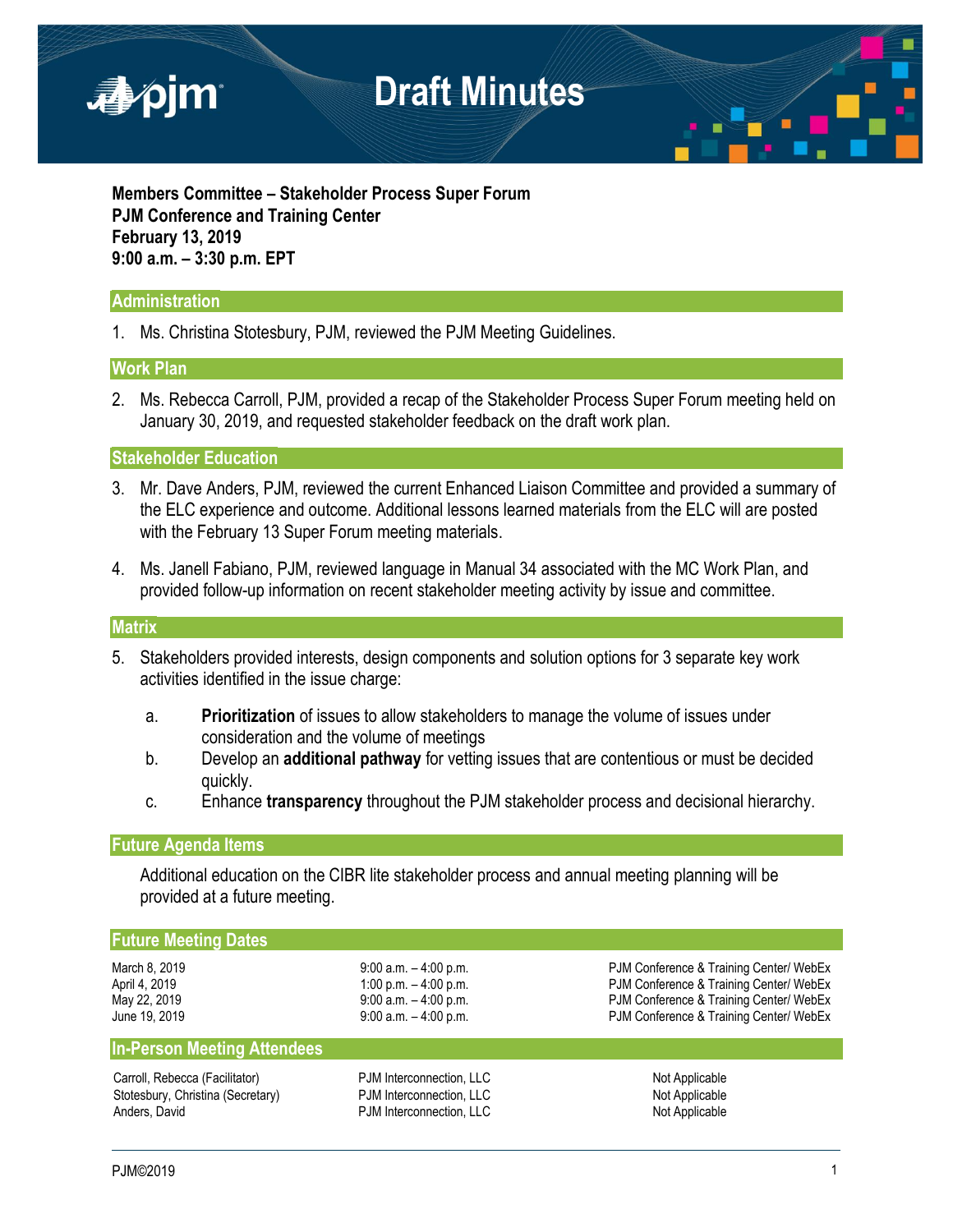

# **Draft Minutes**

#### **WebEx Attendees**

Borgatti, Michael

Fabiano, Janell **PJM Interconnection, LLC** Not Applicable Foladare, Kenneth **Tangibl** Not Applicable Not Applicable Not Applicable Not Applicable Ford, Adrien **Electric Distributor** Old Dominion Electric Cooperative **Electric Distributor** Greening, Michele **Not Applicable** PJM Interconnection, LLC Not Applicable Not Applicable Horstmann, John **Dayton Power & Light Company (The)** Transmission Owner Company of the Strange Transmission Owner Kogut, George **New York Power Authority**<br>Character Communicipal Power, Inc. New York Power Character Communicipal Power, Inc. New York Prefectic Distrib American Municipal Power, Inc. **Electric Distributor** Electric Distributor McLaverty, Megan **Not Applicable** PJM Interconnection, LLC Not Applicable O'Connell, Robert PPGI Fund A/B Development, LLC Generation Owner Stern, Alexander **Public Service Electric & Gas Company** Transmission Owner Scarpignato, David **Calpine Energy Services, L.P.** Generation Owner Sweeney, Rory **GT Power Group** GT Power Group Not Applicable Walker, Jennifer **Exelon Business Services Company, LLC** Transmission Owner

Abend, Erik Abend Consulting Not Applicable Not Applicable Not Applicable Barker, Jason **Exelon Business Services Company, LLC** Transmission Owner Barrett, Francis **Example 20 Transfer Account 12 Transfer Account 2** Not Applicable Benchek, Jim **American Transmission Systems, Inc.** Transmission Owner Bennett, Stephen **Bennett, Stephen** PJM Interconnection, LLC Not Applicable Berner, Aaron Not Applicable Berner, Aaron Not Applicable PJM Interconnection, LLC<br>
Gabel and Associates<br>
Gabel and Associates Brodbeck, John **EDP Renewables North America, LLC** Other Supplier Bruce, Susan **McNees Wallace & Nurick LLC** Not Applicable Burdis, Tim **Example 2018** PJM Interconnection, LLC Not Applicable Campbell, Bruce **EnergyConnect, Inc.** Campbell, Bruce **Campbell**, Bruce **Campbell**, Bruce **Campbell**, Bruce **Campbell**, Bruce **Campbell**, Bruce **Campbell**, Bruce **Campbell**, Bruce **Campbell**, Bruce **Campbell**, Bruce **Campb** Canter, David **Appalachian Power Company Appalachian Power Company** Transmission Owner Carmean, Gregory **Carmean, Cregory** Company **OPSI** OPSI **Not Applicable** Carrado, Regina **PECO Energy Company PECO Energy Company PECO Energy Company PECO Energy Company PECO Energy Company PECO Energy Company PECO Energy Company PECO Energy Company** Chandler, Kent Office of the Attorney General, Kentucky End User Customer Crystle, Gil UGI Development Company Transmission Owner Daugherty, Suzanne **Not Applicable** PJM Interconnection, LLC Not Applicable Davis, Jim **Davis, Jim Communist Communist Communist Communist Communist Communist Communist Communist Communist Communist Communist Communist Communist Communist Communist Communist Communist Communist Communist Communist** DeLosa, Joseph **DE Public Service Commission** Not Applicable Depillo, Raymond **PSEG Energy Resources and Trade LLC Communisty Communisty** Other Supplier DiNicola, Laura FirstEnergy Solutions Corp. Transmission Owner Dolan, Ryan **American Municipal Power, Inc. Electric Distributor Electric Distributor** Domian, Christin Duquesne Light Company Transmission Owner Dugan, Chuck **East Kentucky Power Cooperative, Inc.** Transmission Owner Esposito, Pati TransCanada Power Marketing Ltd. Other Supplier Feller, John **PPL Electric Utilities Corp.** dba PPL Utilities **Transmission Owner** Filomena, Guy Customized Energy Solutions, Ltd. Not Applicable Fitch, Neal **NRG Power Marketing LLC** Generation Owner Gahimer, Michael **IN Office of Utility Consumer Counselor** End User Customer Garnett, Bryan **Example 20** Transmission Owner Duke Energy Ohio, Inc. Transmission Owner Gilani, Rehan ConEdison Energy, Inc. ConEdison Energy, Inc. ConEdison Energy, Inc. Greiner, Gary **PSEG Energy Resources and Trade LLC** Other Supplier Hanser, Erik Michigan Public Service Commission<br>Hastings, David Not Applicable Market Interconnection LLC Hastings, David Market Interconnection LLC Heinle, Frederick **Communist Communist Communist Communist Communist Communist Communist Communist Communist Communist Communist Communist Communist Communist Communist Communist Communist Communist Communist Communist Com** Hendrzak, Chantal PJM Interconnection, LLC Not Applicable PJM Interconnection, LLC Herman, Michael **Not Applicable**<br>
Hoatson, Tom **Not Applicable**<br>
Hoatson, Tom **Not Applicable**<br> **PJM Interconnection, LLC** Not Applicable Hoatson, Tom Cher Supplier Riverside Generating, LLC Hohenshilt, Jennifer Talen Energy Marketing, LLC Generation Owner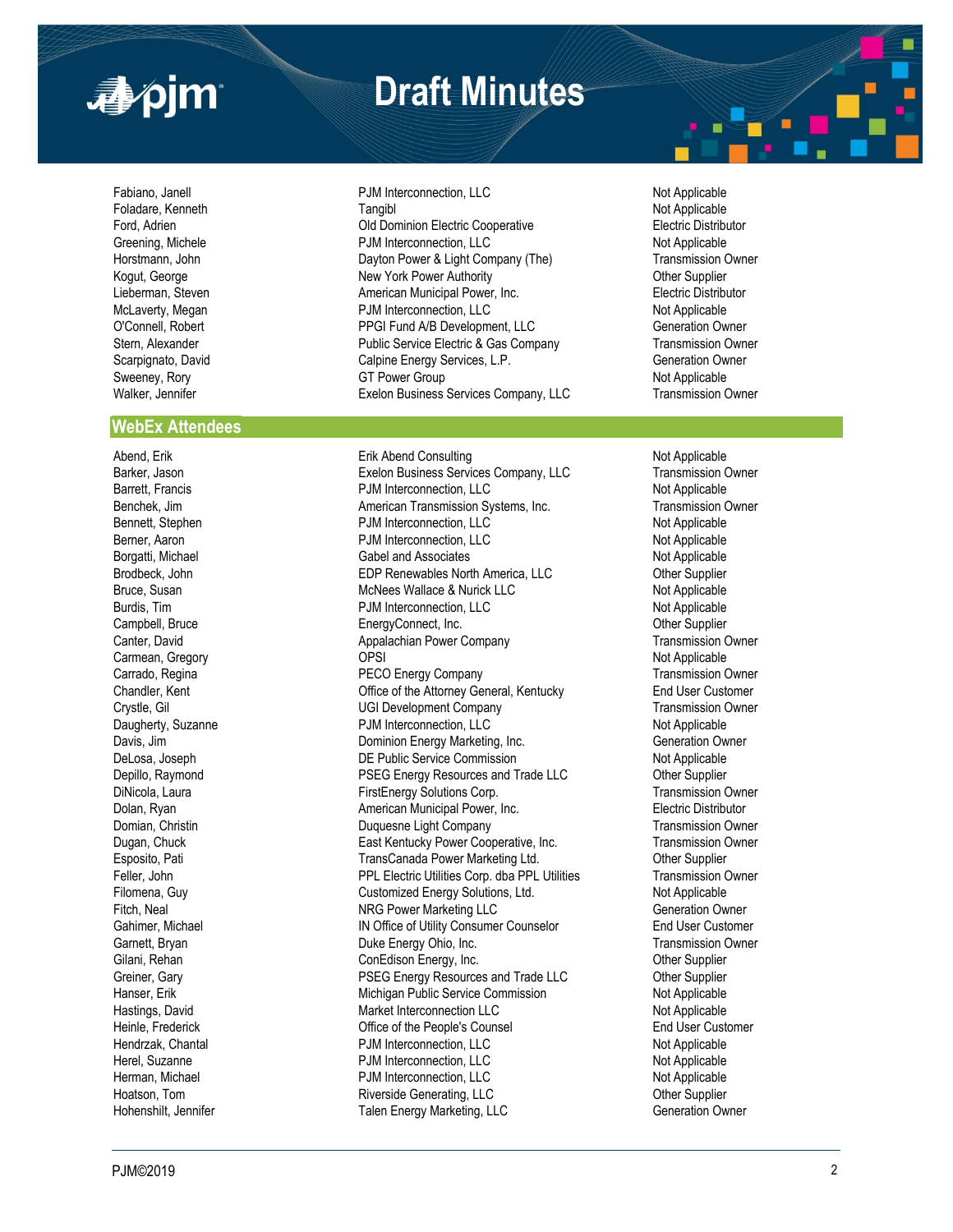

# **Draft Minutes**

Pelletier, Eveline **Hydro-Quebec** Prokop, Brenda

Holland, Risa PJM Interconnection, LLC Not Applicable PJM Interconnection, LLC Not Applicable Horning, Lynn Marie **Network Customized Energy Solutions, Ltd.** Not Applicable Horton, Dana Appalachian Power Company Transmission Owner Hsia, Eric **Not Applicable** PJM Interconnection, LLC Not Applicable Not Applicable Huntoon, Stephen **NextEra Energy Power Marketing, LLC** Generation Owner Hyzinski, Tom **GT Power Group** GT Power Group Not Applicable Jardot, Gina Essential Power Rock Springs, LLC Transmission Owner Johnson, Carl Customized Energy Solutions, Ltd. Not Applicable Johnston, David **Indiana Utility Regulatory Commission** Not Applicable Kauffman, Brian **EnerNOC, Inc.** Change EnerNOC, Inc. **EnerNOC, Inc.** Change Energy Communication Communication Communication Communication Communication Communication Communication Communication Communication Communication Kelly, Stephen **Brookfield Energy Marketing LP** Cther Supplier Keshavamurthy, Bhavana PJM Interconnection, LLC Not Applicable Kilgallen, Kevin **Avangrid Renewables LLC** Kozhuharov, Dimitar **Network Collation Communicipal Electric Corporation**, Inc. **Electric Distributor** Laios, Takis **Appalachian Power Company** Transmission Owner Lee, Lori Murphy<br>
Lee, Lori Murphy **Transmission Owner Company** PJM Interconnection, LLC **The Company Company Company Company** Not Applicable PJM Interconnection, LLC Lin, Jiadong **DC Energy, LLC DE Energy, LLC CHO COMEXAGAGGIOUS** Other Supplier Lowe, Connie **Not Applicable Connect Connect Connect Connect Connect Connect Connect Connect Connect Connect Connect Connect Connect Connect Connect Connect Connect Connect Connect Connect Connect Connect Connect Connect** Mariam, Yohannes Office of the Peoples Counsel for DC End User Customer Martin, Valerie **The Federal Energy Regulatory Commission** Not Applicable McAlister, Lisa **American Municipal Power, Inc.** Electric Distributor **Contracts** Electric Distributor Midgley, Sharon **Exelon Business Services Company, LLC** Transmission Owner Muhl, Nancy **Not Applicable** PJM Interconnection, LLC Not Applicable Nadel, Steven PPL Electric Utilities Corp. dba PPL Utilities Transmission Owner Nawaz, Zainab **NGC 1988** NJ Board of Public Utilities Not Applicable Not Applicable Nix. Emma **Example 2018** PJM Interconnection, LLC Not Applicable Noewer, Sharon **Notal Company** Jersey Central Power & Light Company Transmission Owner<br>Norton Chris **Transmission Company American Municipal Power**. Inc. **The Company Company Company Company** Norton, Chris **American Municipal Power, Inc.** C'Boyle, Brian Municipal Power, Inc. C'Boyle, Brian Rockland Electric Company Transmission Owner OHara, Christopher PJM Interconnection, LLC Not Applicable Ondayko, Brock **Appalachain Power Company** Transmission Order Company Transmission Owner Company Patel, Anita **PJM Interconnection, LLC** Not Applicable Not Applicable Peoples, John **Duquesne Light Company Transmission Owner** Company **Transmission Owner** Philips, Marjorie **Direct Energy Business, LLC Direct Energy Business**, LLC Pilong, Melissa **PJM Interconnection, LLC** Not Applicable Poulos, Greg CAPS Not Applicable Division of the Public Advocate of the State of DE ITC Mid-Atlantic Development LLC **Canadia** Other Supplier Robichaud, Donna **Geenex** Geenex Geenex<br>
Rohrbach, John **Geenex** Southern Maryland Electric Cooperative **Not Applicable** Electric Distributor Southern Maryland Electric Cooperative Rothey, Kristin **American Municipal Power, Inc.** Electric Distributor **Contract Power**, Inc. Rutigliano, Tom **Achieving Equilibrium LLC** Character Communication Character Communication Character Communication Sasser, Jonathan **Customized Energy Solutions, Ltd.\*** Not Applicable Segner, Sharon **Example 2** Compared Transmission, LLC Not Applicable Not Applicable Sillin, John **The Federal Energy Regulatory Commission** Not Applicable Singer, Chad **Trane Grid Services, LLC** Changer, Character Supplier Snyder, Sue **Not Applicable** PJM Interconnection, LLC Not Applicable Not Applicable Stadelmeyer, Rebecca **PJM Interconnection, LLC** Not Applicable Stancombe, Corey Duke Energy Kentucky, Inc. Transmission Owner Sturgeon, John **Duke Energy Carolinas, LLC Character Supplier** Cother Supplier Thomas, Amber PPL Electric Utilities Corp. dba PPL Utilities Transmission Owner Toomey, Megan Talen Energy Marketing, LLC Generation Owner Trayers, Barry **Citigroup Energy, Inc.** Citigroup Energy, Inc. **Communist Communist Communist Communist Communist Communist Communist Communist Communist Communist Communist Communist Communist Communist Communist Communis** Ward, Michael **PJM Interconnection, LLC** Not Applicable

Not Applicable